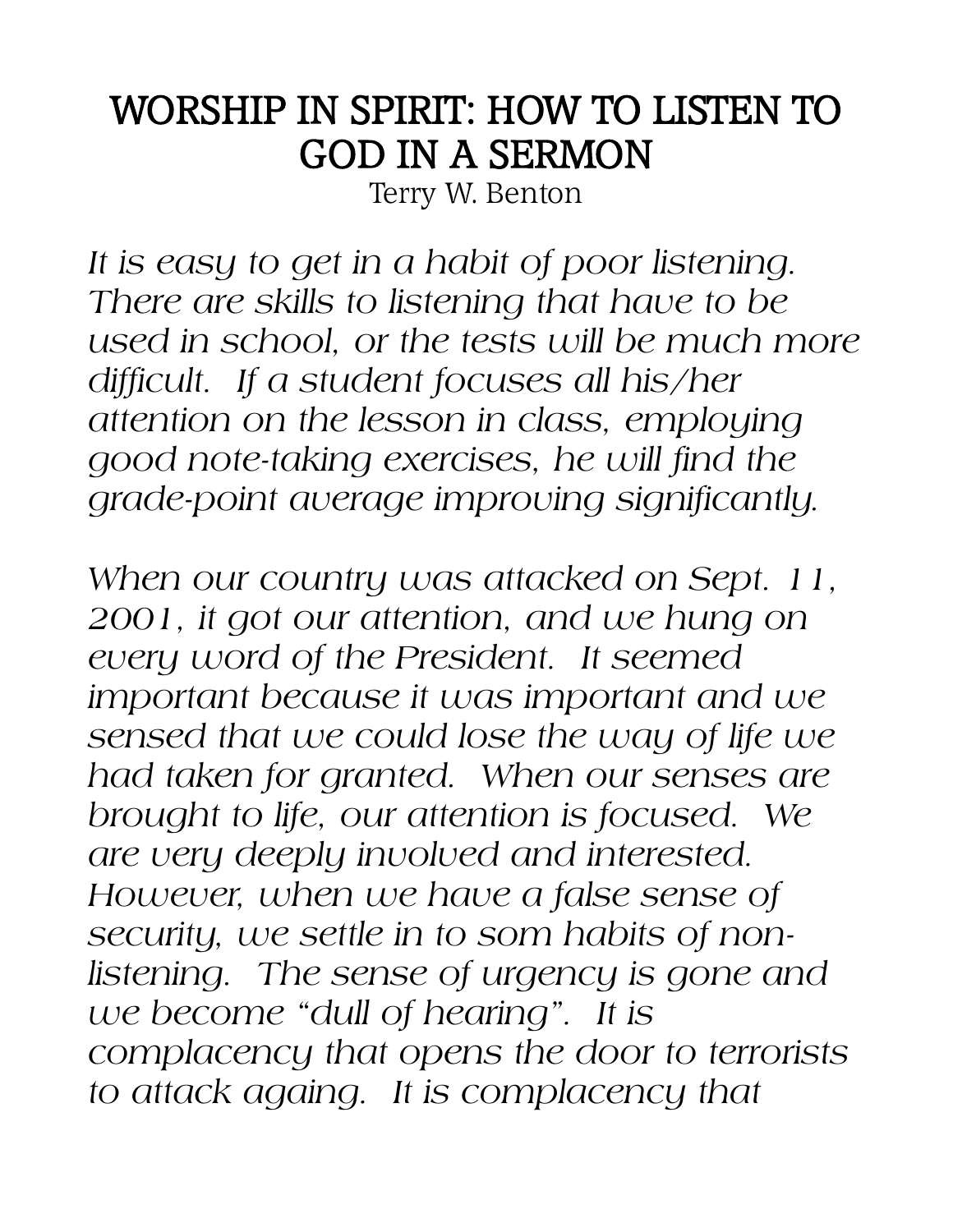*opens the door for Satan to make our worship empty, powerless, and useless.*

*To worship God "in spirit", we must check ourselves. There are certain keys to good listening that will open the door to spiritual refreshing and renewal of our faith, hope, and love. It is all in the mental preparation and convictions. What are some of those keys to good listening?*

*First, we must desire to hear everything God wants us to hear (Acts 10:24,33). We must have a sense of urgency that our souls are important, and that complacency is Satan's best opportunity to ruin our relationship to God and His word.*

*Second, we must come to hear God Almighty (1 Thess. 2:13). If we listen to a sermon like it is just a man talking, we lose the power that is really there. If we listen like it is the Almighty talking (and it is, if it is scriptural), then it can "work mightily in us". It has the power to change us right down to the thoughts and intents of the heart (Heb. 4:12).*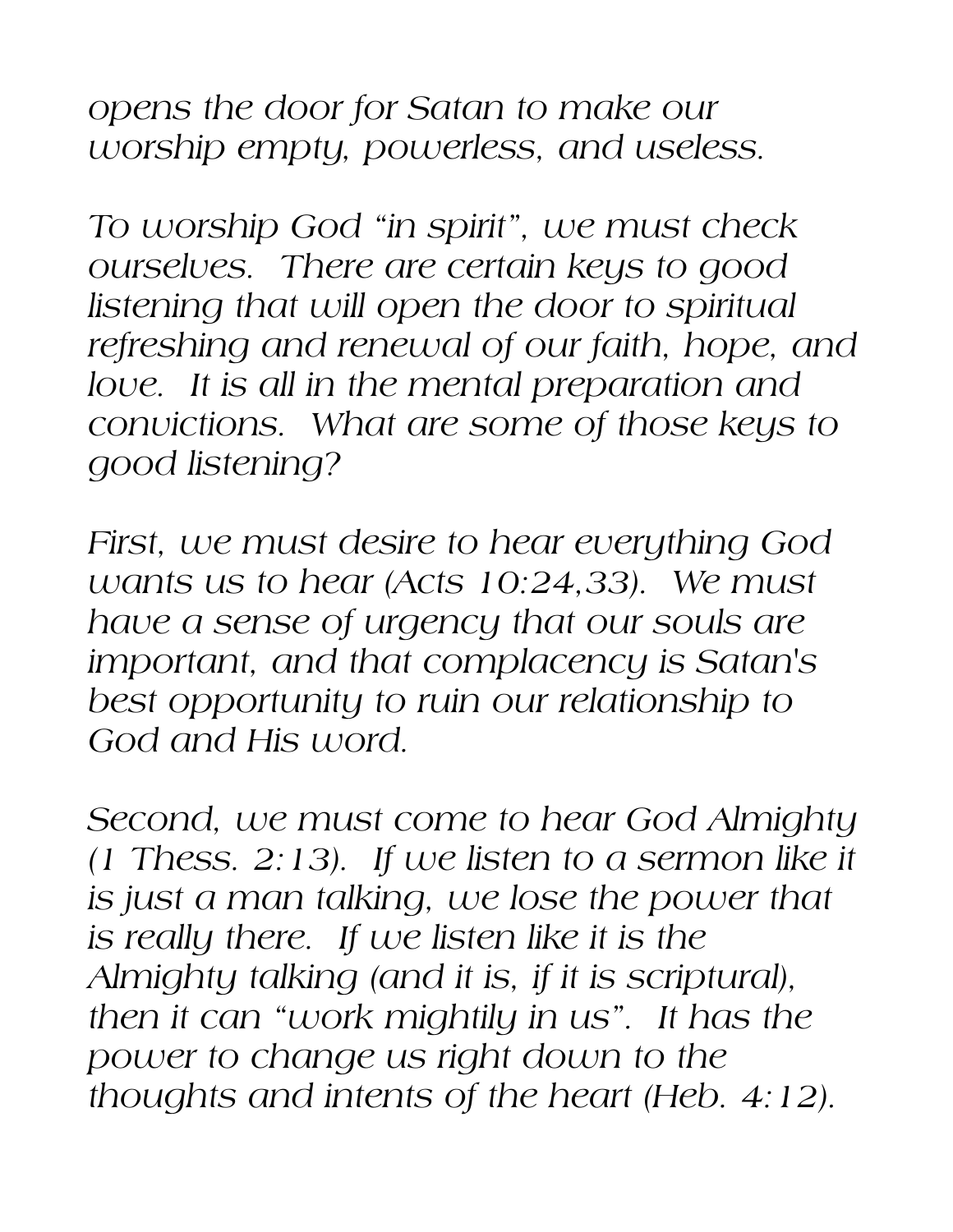*Third, we must be a "Bible student". A student of the Bible hungers and thirsts for knowledge. That drive is what makes him/her a "disciple" or learner. Quit learning and you cease to be a disciple. If we are disciples of Christ, we hunger for more, and we do not mind our pure mind being stirred up by way of reminder of what we already know. If we are not interested enough at home to be a student of Christ, then it will be hard to shift gears and suddenly be interested in Christ at the assembly.*

*Fourth, we must receive with meekness and all readiness of mind the engrafted word which is able to save our souls. (Jas.1:21f). The Bereans were more noble-minded than the Thessalonians because they were eager to hear and learn. They were not gullible. They were willing to chech out the preaching by comparison to the Scriptures. They did not just accept whatever the preacher said. But, because of their care, they knew that the message preached was the most important message in the world.*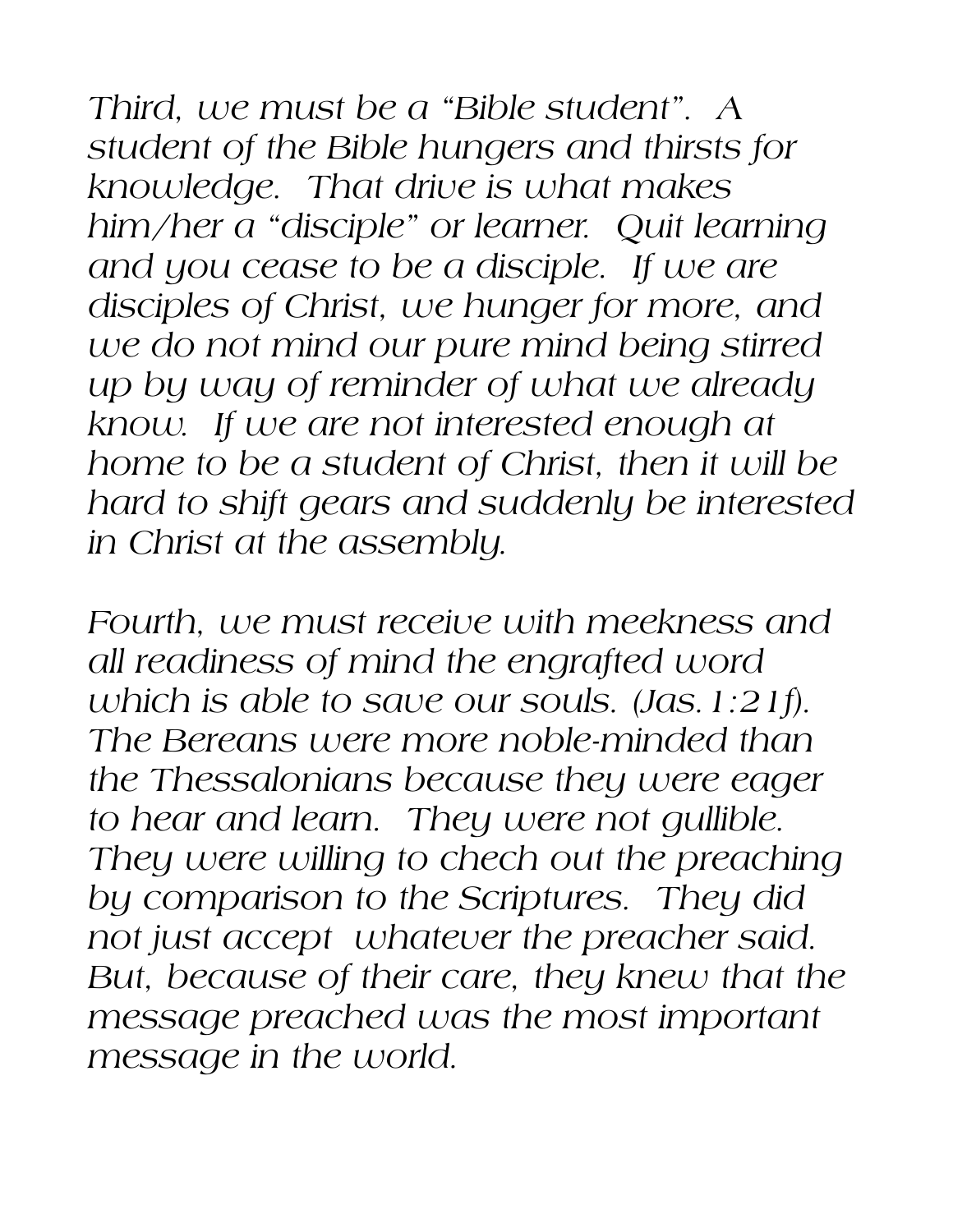*There was a time when Israel lost sight of how important Bible teaching was. Only after a long time in Babylonian captivity did they awaken to what had really happened to their hearts. When they got that deeper inner hunger again for truth, they were very*  reverent and respectful toward the law, the *reading of it, and to the one giving the sense or meaning of it. In Nehemiah 8, we find them standing in awe of the occasion of hearing the law of God preached from a pulpit made for the purpose. Why did they not have that same reverence before they went into captivity? What happened to their respect and interest that caused them to decline into their ruinous state? Why did it take such a drastic shock and period of hardship to bring them to their senses?*

*We hold within our hands the "power of God unto salvation". It may seem to be foolish to others, but to those of us who are being saved, it is the power of God and the wisdom of God. We must have "ears to hear", and be eager to hear what the Spirit is saying to us. He is still calling out to us, but are our hearts*